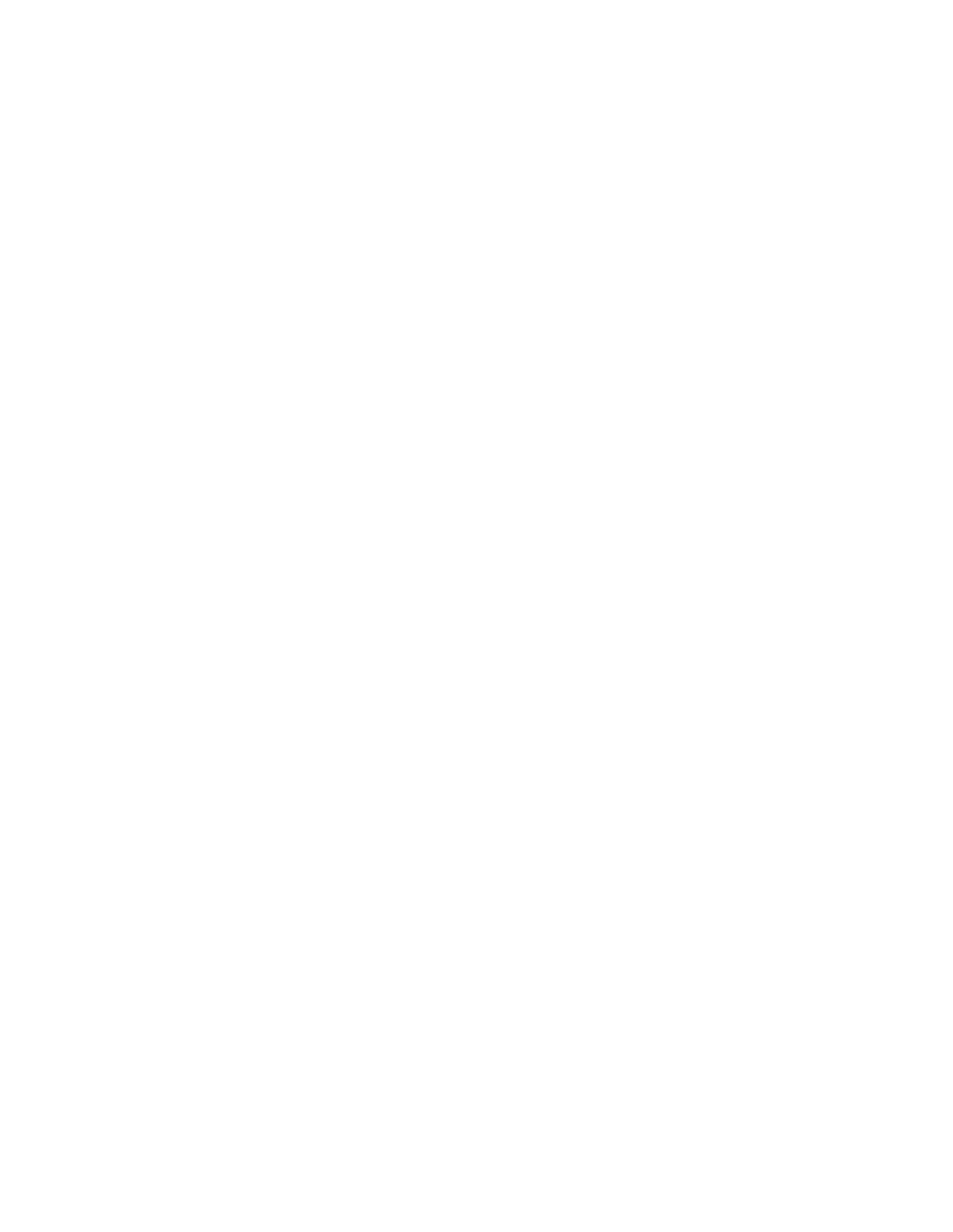*Bill 8* 

# **BILL 8**

2014

## **APPROPRIATION ACT, 2014**

*(Assented to , 2014)* 

MOST GRACIOUS SOVEREIGN:

#### **Preamble**

WHEREAS it appears by Messages from His Honour Donald S. Ethell, Lieutenant Governor of the Province of Alberta, and the Estimates accompanying the Messages, that the sums hereinafter mentioned are required to defray certain charges and expenses of the Legislative Assembly and the Public Service of Alberta not otherwise provided for during the fiscal year ending March 31, 2015 and for other purposes relating thereto:

MAY IT THEREFORE PLEASE YOUR MAJESTY that it be enacted and be it enacted by the Queen's Most Excellent Majesty, by and with the advice and consent of the Legislative Assembly of Alberta, as follows:

#### **Legislative Assembly**

**1** From the General Revenue Fund, there may be paid and applied a sum of \$128 313 000 towards defraying the several charges and expenses of the Legislative Assembly for the fiscal year ending March 31, 2015, as shown in the Schedule, including the amount of \$20 943 000 voted by section 1 of the *Appropriation (Interim Supply) Act, 2014*.

#### **Operational**

**2** From the General Revenue Fund, there may be paid and applied a sum of \$34 783 435 000 towards defraying the several charges and expenses of the Public Service classed as operational for the fiscal year ending March 31, 2015, as shown in the Schedule, including the amount of \$5 414 170 000 voted by section 2 of the *Appropriation (Interim Supply) Act, 2014*.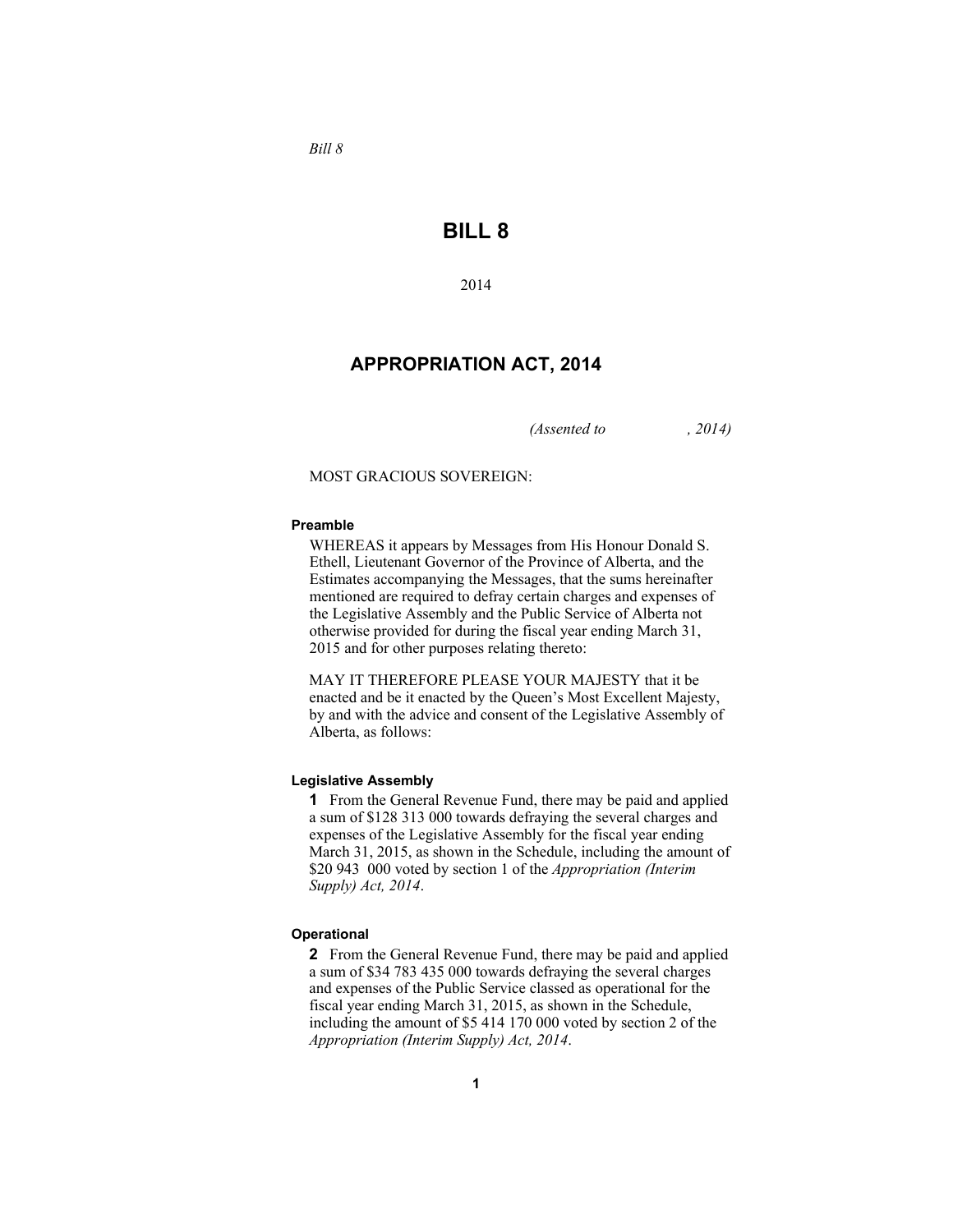#### **Capital**

**3** From the General Revenue Fund, there may be paid and applied a sum of \$5 824 372 000 towards defraying the several charges and expenses of the Public Service classed as capital for the fiscal year ending March 31, 2015, as shown in the Schedule, including the amount of \$1 578 484 000 voted by section 3 of the *Appropriation (Interim Supply) Act, 2014*.

#### **Financial Transactions**

**4** From the General Revenue Fund, there may be paid and applied a sum of \$1 573 230 000 towards defraying the several charges and expenses of the Public Service classed as financial transactions for the fiscal year ending March 31, 2015, as shown in the Schedule, including the amount of \$293 818 000 voted by section 4 of the *Appropriation (Interim Supply) Act, 2014*.

#### **Lottery Fund Transfer**

**5(1)** From the Lottery Fund, the sum of \$1 485 550 000 may be transferred to the General Revenue Fund as Lottery Fund transfer for the fiscal year ending March 31, 2015, as shown in the Schedule.

**(2)** The net balance of the Lottery Fund at the end of the 2014-15 fiscal year shall be transferred into the General Revenue Fund.

#### **Transfers**

**6(1)** A Minister may, with the approval of the Treasury Board, transfer an amount

- (a) from the Operational vote administered by that Minister to either the Capital vote or the Financial Transactions vote administered by that Minister,
- (b) from the Capital vote administered by that Minister to either the Operational vote or the Financial Transactions vote administered by that Minister, or
- (c) from the Financial Transactions vote administered by that Minister to either the Operational vote or the Capital vote administered by that Minister.

**(2)** No vote administered by a Minister may be increased under subsection (1) by more than \$5 000 000.

**(3)** The Minister of Transportation may, for the purpose described in subsection (4), transfer an amount, not to exceed \$12 646 000, from the Capital vote administered by that Minister to the Capital vote administered by any other Minister.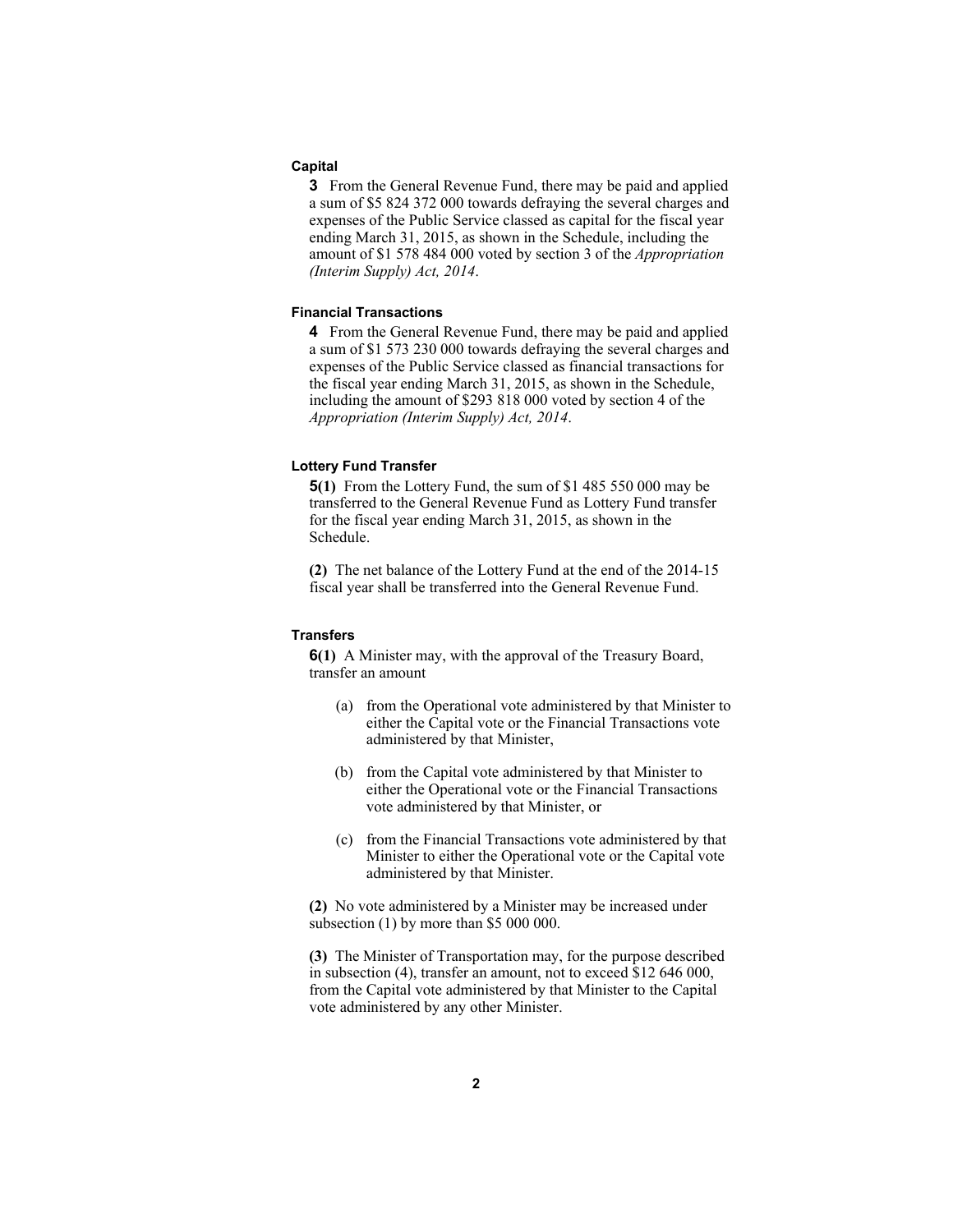**(4)** An amount transferred under subsection (3) shall be used only for an emergent capital purpose, as identified by the Minister of Transportation and as approved by Treasury Board.

**(5)** The Minister of Infrastructure may, for the purpose described in subsection (6), transfer an amount, not to exceed \$5 000 000, from the Capital vote administered by that Minister to either the Operational or the Capital vote administered by any other Minister.

**(6)** An amount transferred under subsection (5) shall be used only for capital project preliminary design, capital planning or other planning, as identified by the Minister of Infrastructure and as approved by Treasury Board.

**(7)** The Minister of Infrastructure may, for the purpose described in subsection (8), transfer an amount, not to exceed \$25 000 000, from the Capital vote administered by that Minister to the Capital vote administered by any other Minister.

**(8)** An amount transferred under subsection (7) shall be used only for provincial contributions towards projects jointly funded under federal infrastructure programs, as identified by the Minister of Infrastructure and as approved by Treasury Board.

#### **Accountability**

**7** The due application of all money expended under this Act shall be accounted for.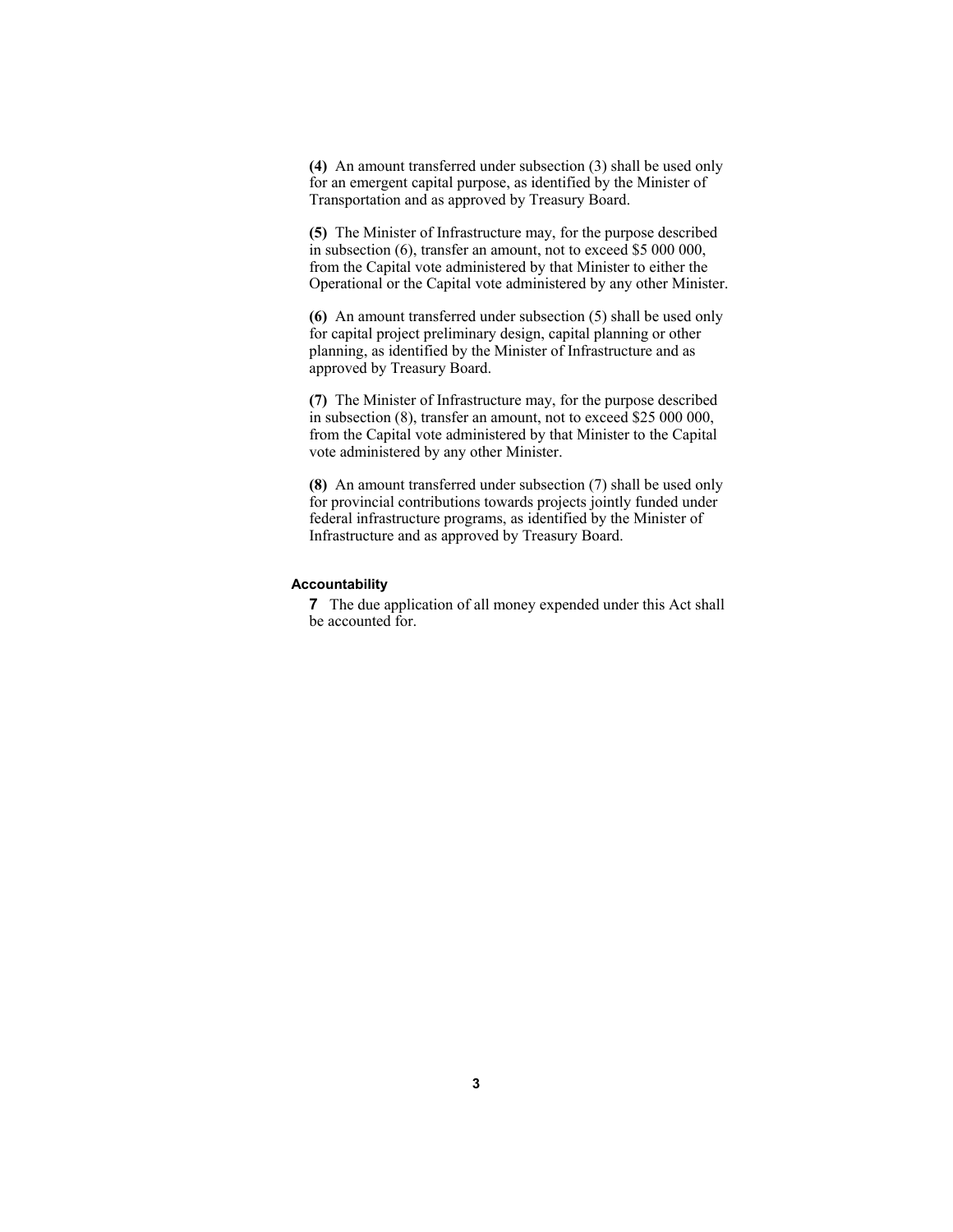# **Schedule**

Votes

### **LEGISLATIVE ASSEMBLY**

| SUPPORT TO THE LEGISLATIVE<br>ASSEMBLY                                                                       |                                 |
|--------------------------------------------------------------------------------------------------------------|---------------------------------|
| Operational, capital $&$ financial transactions                                                              | \$<br>69 415 000                |
| OFFICE OF THE AUDITOR GENERAL<br>Operational, capital $&$ financial transactions                             | \$<br>27 300 000                |
| OFFICE OF THE OMBUDSMAN<br>Operational, capital & financial transactions                                     | \$<br>3 349 000                 |
| OFFICE OF THE CHIEF<br><b>ELECTORAL OFFICER</b><br>Operational, capital & financial transactions             | \$<br>6 517 000                 |
| OFFICE OF THE ETHICS<br><b>COMMISSIONER</b><br>Operational, capital & financial transactions                 | \$<br>973 000                   |
| OFFICE OF THE INFORMATION AND<br>PRIVACY COMMISSIONER<br>Operational, capital & financial transactions       | \$<br>6 983 000                 |
| OFFICE OF THE CHILD AND<br>YOUTH ADVOCATE<br>Operational, capital & financial transactions                   | \$<br>12 502 000                |
| <b>OFFICE OF THE PUBLIC INTEREST</b><br><b>COMMISSIONER</b><br>Operational, capital & financial transactions | \$ 1 274 000                    |
|                                                                                                              |                                 |
| Amount of Operational, Capital and Financial<br>Transactions to be voted under section 1                     | 128 313 000<br>S —              |
| <b>GOVERNMENT</b>                                                                                            |                                 |
| <b>ABORIGINAL RELATIONS</b><br>Operational<br>Capital                                                        | \$<br>205 861 000<br>25 000     |
| <b>Financial Transactions</b>                                                                                | 96 161 000                      |
| AGRICULTURE AND<br>RURAL DEVELOPMENT                                                                         |                                 |
| Operational<br>Capital                                                                                       | \$<br>632 769 000<br>28 196 000 |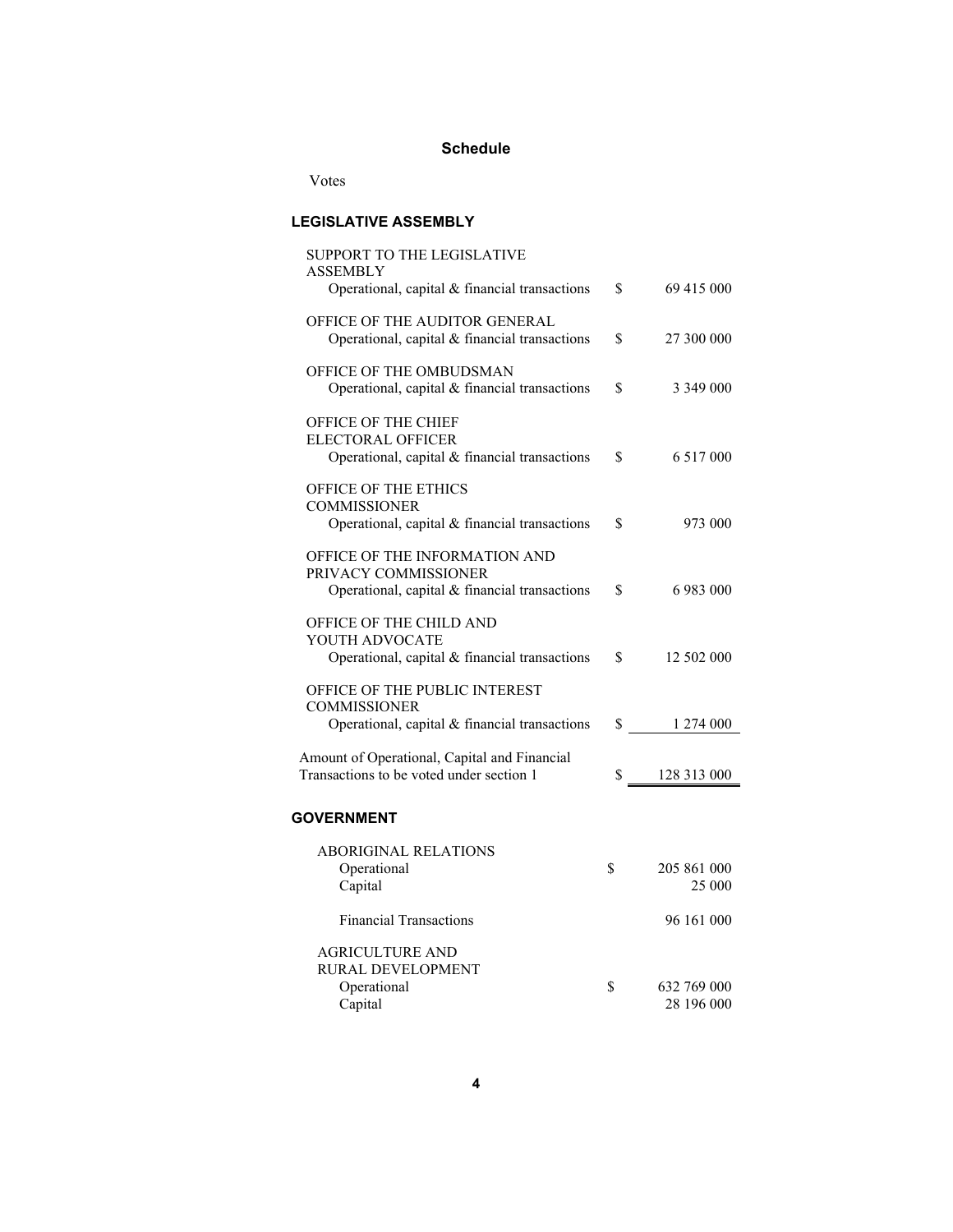| <b>CULTURE</b>                 |                      |
|--------------------------------|----------------------|
| Operational                    | \$<br>157 473 000    |
| Capital                        | 48 800 000           |
|                                |                      |
| <b>Financial Transactions</b>  | 2 370 000            |
|                                |                      |
| <b>EDUCATION</b>               |                      |
| Operational                    | \$<br>4 238 760 000  |
| Capital                        | 666 862 000          |
|                                |                      |
| <b>Financial Transactions</b>  | 11 924 000           |
|                                |                      |
| <b>ENERGY</b>                  |                      |
| Operational                    | \$<br>427 397 000    |
| Capital                        | 6 3 1 5 0 0 0        |
|                                |                      |
| ENVIRONMENT AND SUSTAINABLE    |                      |
| RESOURCE DEVELOPMENT           |                      |
| Operational                    | \$<br>493 777 000    |
| Capital                        | 60 082 000           |
|                                |                      |
| <b>Financial Transactions</b>  | 1 410 000            |
|                                |                      |
| <b>EXECUTIVE COUNCIL</b>       |                      |
| Operational                    | \$<br>48 397 000     |
|                                |                      |
|                                |                      |
|                                |                      |
| <b>HEALTH</b>                  |                      |
| Operational                    | \$<br>18 247 509 000 |
| Capital                        | 111 294 000          |
|                                |                      |
| <b>Financial Transactions</b>  | 72 500 000           |
|                                |                      |
| <b>HUMAN SERVICES</b>          |                      |
| Operational                    | \$<br>4 088 968 000  |
| Capital                        | 6 038 000            |
|                                |                      |
| <b>Financial Transactions</b>  | 680 000              |
|                                |                      |
| <b>INFRASTRUCTURE</b>          |                      |
| Operational                    | \$<br>551 042 000    |
| Capital                        | 1 143 854 000        |
|                                |                      |
| <b>Financial Transactions</b>  | 73 150 000           |
|                                |                      |
| <b>INNOVATION AND ADVANCED</b> |                      |
| <b>EDUCATION</b>               |                      |
| Operational                    | \$<br>2 705 983 000  |
| Capital                        | 235 572 000          |
| <b>Financial Transactions</b>  | 408 000 000          |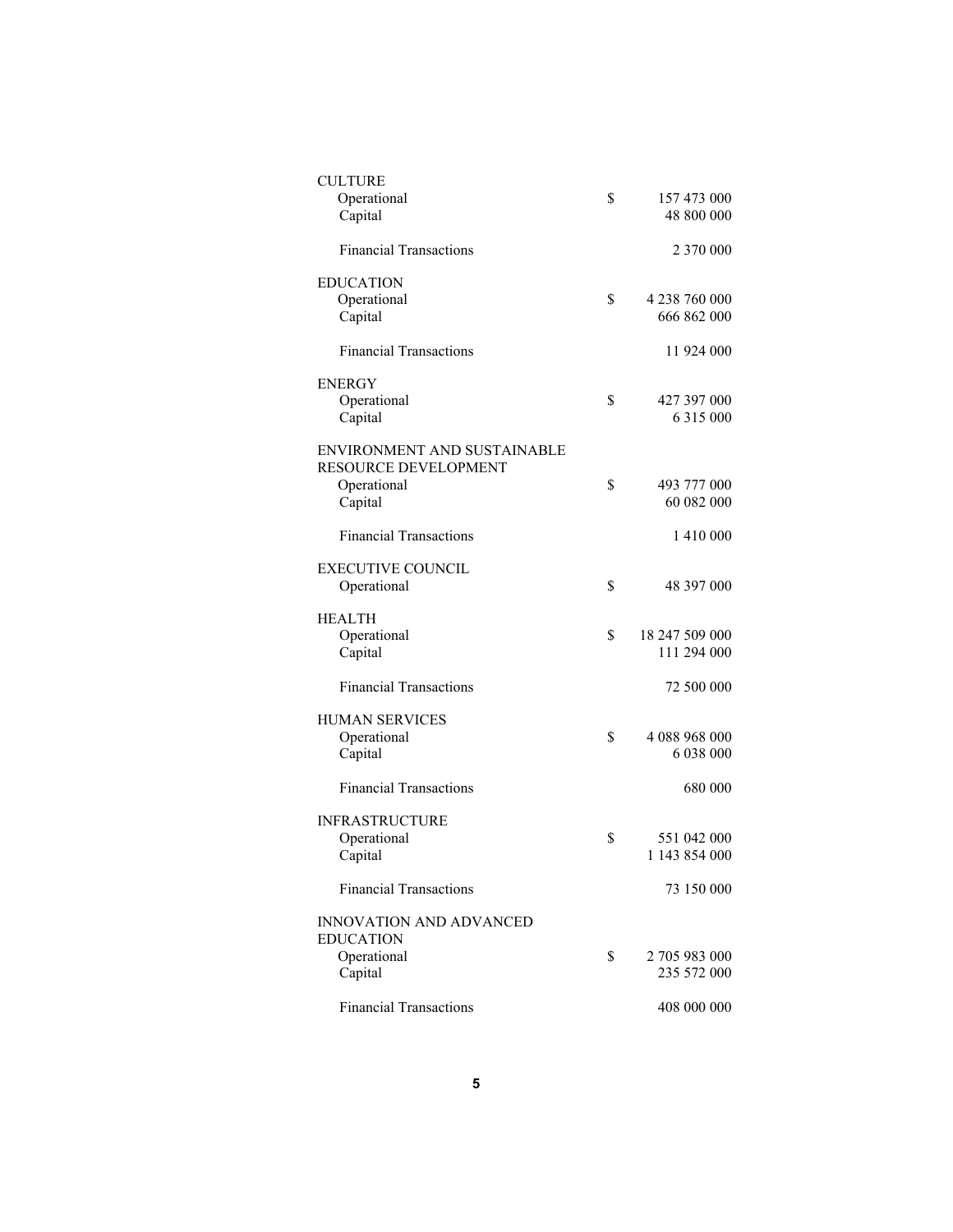| <b>INTERNATIONAL AND</b><br><b>INTERGOVERNMENTAL RELATIONS</b><br>Operational<br>Capital | \$           | 39 410 000<br>25 000         |
|------------------------------------------------------------------------------------------|--------------|------------------------------|
| JOBS, SKILLS, TRAINING<br><b>AND LABOUR</b><br>Operational<br>Capital                    | \$           | 166 797 000<br>660 000       |
| <b>JUSTICE AND</b><br><b>SOLICITOR GENERAL</b><br>Operational<br>Capital                 | \$           | 1 246 014 000<br>134 993 000 |
| MUNICIPAL AFFAIRS<br>Operational<br>Capital                                              | \$           | 423 235 000<br>1 455 444 000 |
| <b>Financial Transactions</b>                                                            |              | 808 443 000                  |
| <b>SERVICE ALBERTA</b><br>Operational<br>Capital                                         | \$           | 295 483 000<br>49 416 000    |
| <b>Financial Transactions</b>                                                            |              | 6 400 000                    |
| TOURISM, PARKS AND<br><b>RECREATION</b><br>Operational<br>Capital                        | \$           | 170 471 000<br>29 215 000    |
| <b>TRANSPORTATION</b><br>Operational<br>Capital                                          | \$           | 512 720 000<br>1 844 728 000 |
| Financial Transactions                                                                   |              | 76 944 999                   |
| <b>TREASURY BOARD</b><br><b>AND FINANCE</b><br>Operational<br>Capital                    | \$           | 131 369 000<br>2 853 000     |
| Financial Transactions                                                                   |              | 15 248 000                   |
| Lottery Fund Transfer                                                                    |              | 1 485 550 000                |
| Operational amounts to be voted under section 2                                          |              | 34 783 435 000               |
|                                                                                          | $\mathbb{S}$ |                              |
| Capital amounts to be voted under section 3                                              | \$           | 5 824 372 000                |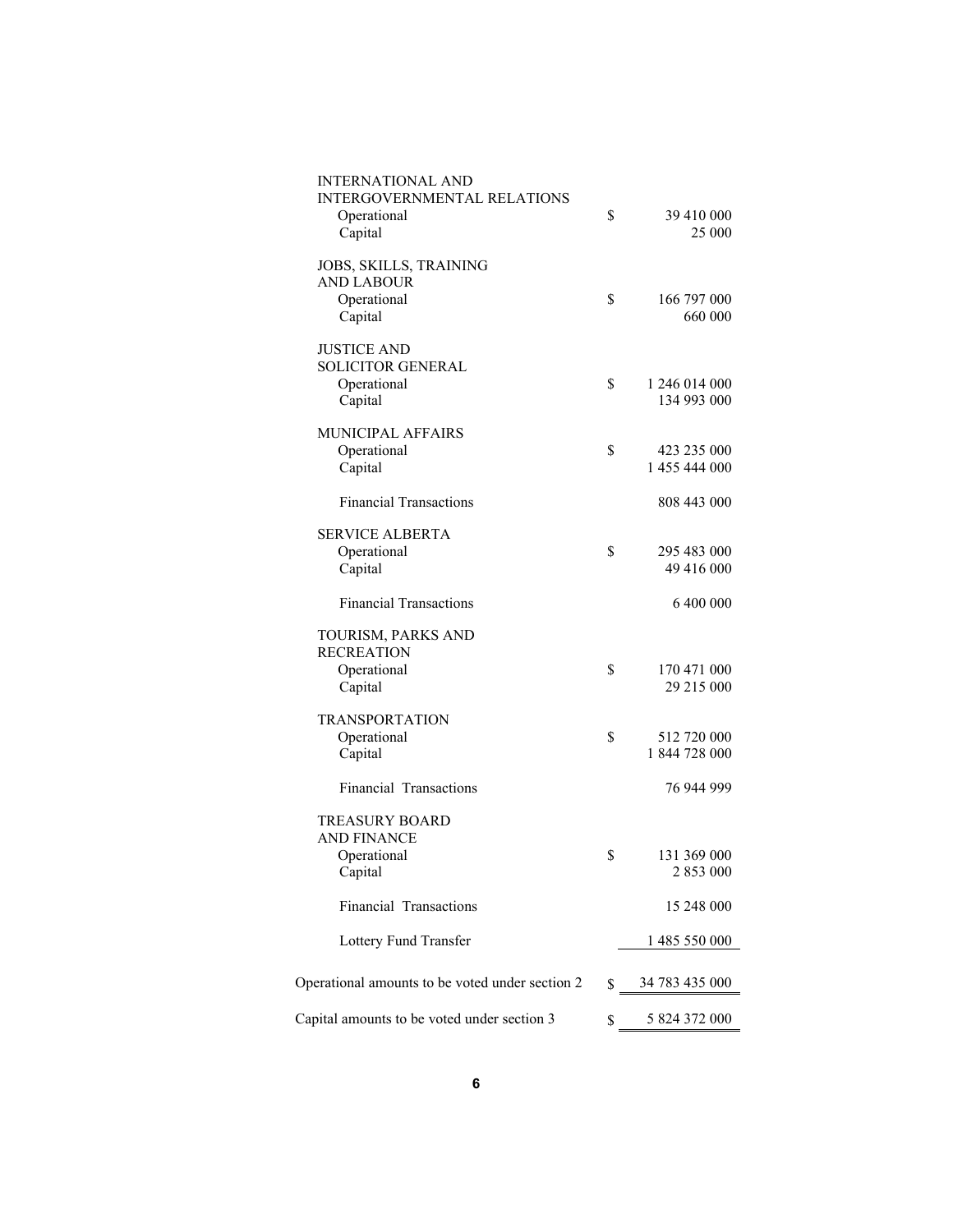| Financial Transactions amounts to be voted under<br>section 4  | 1 573 230 000 |
|----------------------------------------------------------------|---------------|
| Amount of Lottery Fund Transfer to be voted<br>under section 5 | 1 485 550 000 |